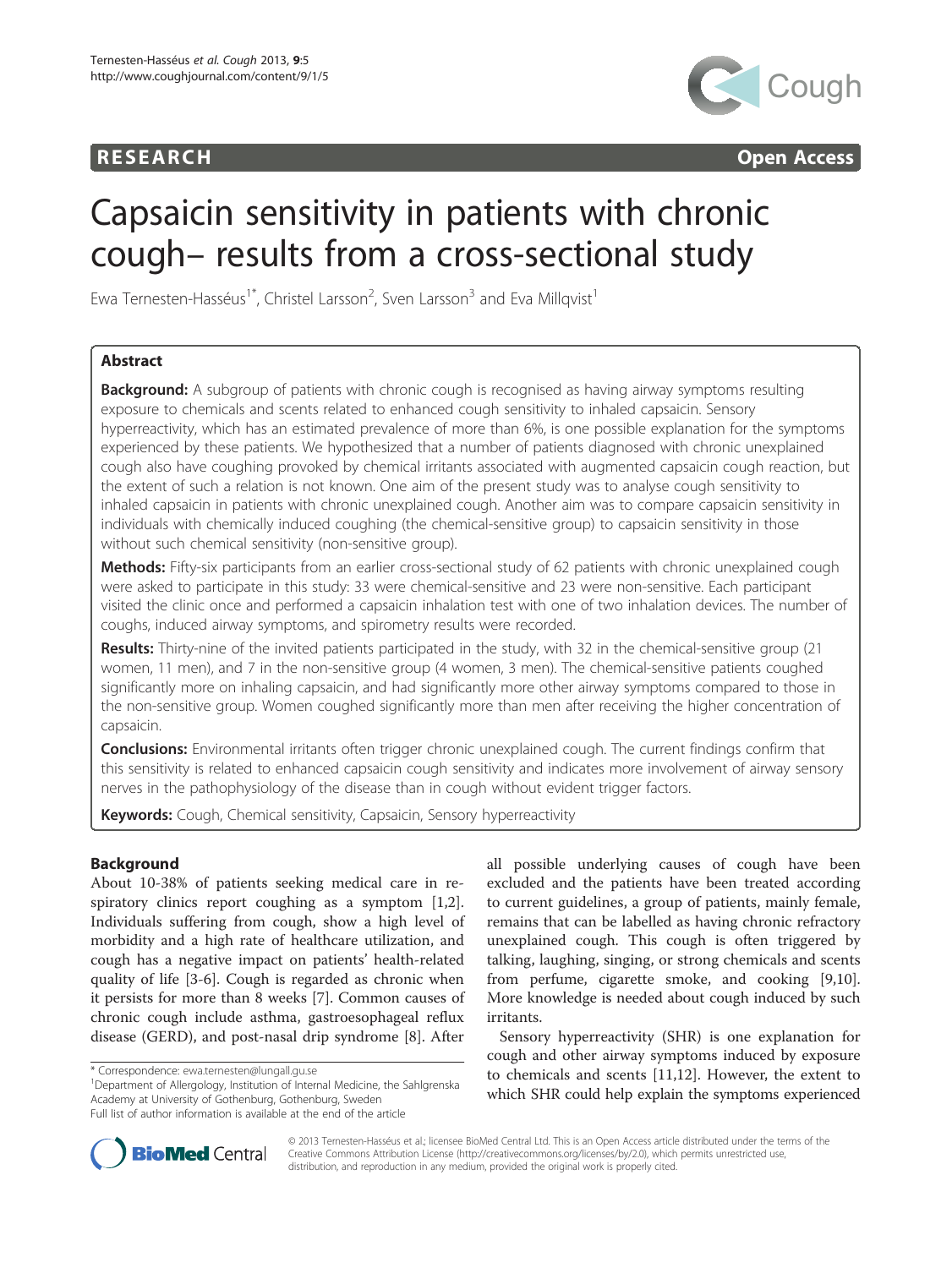by patients with chronic unexplained cough is not well known. Common symptoms of SHR are cough, heavy breathing, difficulty getting air, phlegm, throat irritation, hoarseness, rhinorrhoea, and eye irritation [\[11](#page-4-0)-[13](#page-4-0)]. SHR is most common among women (70%), and a Swedish population-based study estimated its prevalence to be more than 6% among adults [[14](#page-4-0)]. Patients with SHR can be identified through a capsaicin provocation test. Several studies have shown this test has good short-term and long-term reproducibility and the ability to distinguish between patients with SHR and those with asthma and those who are healthy controls [\[11-13,15](#page-4-0)].

Capsaicin, the main pungent ingredient in chilli, is a well-known cough-inducing agent when inhaled [\[16-19](#page-4-0)]. It is a noxious and odourless vanilloid, which stimulates the unmyelinated C-fibres of the sensory nervous system and produces a burning sensation by activating the ion channel transient receptor vanilloid subunit 1 (TRPV1) [[20\]](#page-4-0). The TRPV1 channel is activated not only by capsaicin, but also by noxious stimuli and heat; it is potentiated by extracellular acidic pH, and interacts with vanilloid compounds [\[21](#page-4-0)]. Patients with chronic cough have increased expression of TRPV1 and a significant correlation between capsaicin response and the number of TRPV1-positive nerves [[22\]](#page-4-0). A heightened cough sensitivity to inhaled capsaicin has been found in patients with chronic cough, in cases where the cause of the cough is known and where it is unknown [\[23](#page-4-0)].

We hypothesized that a number of patients diagnosed with chronic unexplained cough also have coughing provoked by chemical irritants associated with augmented capsaicin cough reaction but the extent of such a relation is not known. To further explore this, a capsaicin inhalation test could be applied. One aim of the present study was to analyse cough sensitivity to inhaled capsaicin in patients with chronic unexplained cough. The patients had been selected from an earlier cross-sectional study [[6\]](#page-4-0). Another aim was to compare capsaicin sensitivity in individuals with chemically induced airway symptoms (the chemical-sensitive group) to capsaicin sensitivity in those without such chemical sensitivity (non-sensitive group).

# Methods

# Patients

Fifty-six patients from an earlier cross-sectional study that included 62 patients with chronic unexplained cough were randomly selected and invited to participate in this study [\[6\]](#page-4-0). The group included 33 chemical-sensitive patients and all of the 23 non-sensitive individuals. The earlier study had already excluded all patients with diseases such as asthma, chronic obstructive pulmonary disease and pulmonary fibrosis that could cause cough and all patients diagnosed with allergy, rhinitis, post-nasal drip syndrome, or any kind of GERD, those making any use of angiotensin-converting enzyme inhibitors or medication for GERD, and current smokers. This study excluded anyone who was pregnant or breastfeeding.

# Study design

The participants were contacted by phone. Informed consent was obtained from all participants after they were provided with verbal and written information. The study was approved by the Regional Ethical Review Board of Gothenburg, Sweden.

The participants visited the clinic once and all of them were again screened using a local questionnaire that asked whether they had airway symptoms from chemicals and scents (yes/no) [[6](#page-4-0)]. None of the patient had performed a capsaicin inhalation test before they were included in the study. Provocations were not performed in patients who had experienced respiratory infections during the past month. Before the capsaicin provocations, all medication was withheld for at least 6 h.

The capsaicin challenges were performed with a standardized method [[11-15\]](#page-4-0) with one of two different air-driven devices: Pari Boy (Paul Ritzau Pari-Werk, GmbH, Starnberg, Germany) or Maxin MA3 (Clinova Medical AB, Malmö, Sweden). The two different inhalation devices were used because the allergy clinic switched from using the Pari Boy to using the Maxin MA3 over the period of studies. These devices are compatible in terms of the limits set for a positive capsaicin inhalation test, but use different capsaicin concentration levels [\[15\]](#page-4-0).

In each challenge the participant inhaled saline followed by two concentrations of capsaicin, the second being stronger than the first. The order of the given concentrations was known by the nurse performing the tests but the patients were not told that the capsaicin concentrations would increase during the provocations. The total time for each provocation was about 35 minutes.

In accordance with the earlier established limits for capsaicin cough sensitivity [[12](#page-4-0),[14](#page-4-0)], the cut-off values for a positive capsaicin inhalation test for the diagnosis of SHR was set to 10 coughs at the lower capsaicin concentrations (0.4 and 0.06 μmol/L) or 35 coughs at the higher capsaicin concentrations (2.0 and 0.3 μmol/ L), with both the devices [\[12,14,15\]](#page-4-0).

# Capsaicin provocation

A stock solution of capsaicin (1 mmol/L in ethanol [99.5%] from Sigma-Aldrich Sweden AB, Stockholm, Sweden) was prepared. From this stock solution, aqueous provocation solutions were prepared in accordance with earlier studies; the solutions were 0.4 and 2.0  $\mu$ mol/ L for the Pari Boy device and solutions of 0.06 and 0.3 μmol/L for the Maxin MA3 device. The number of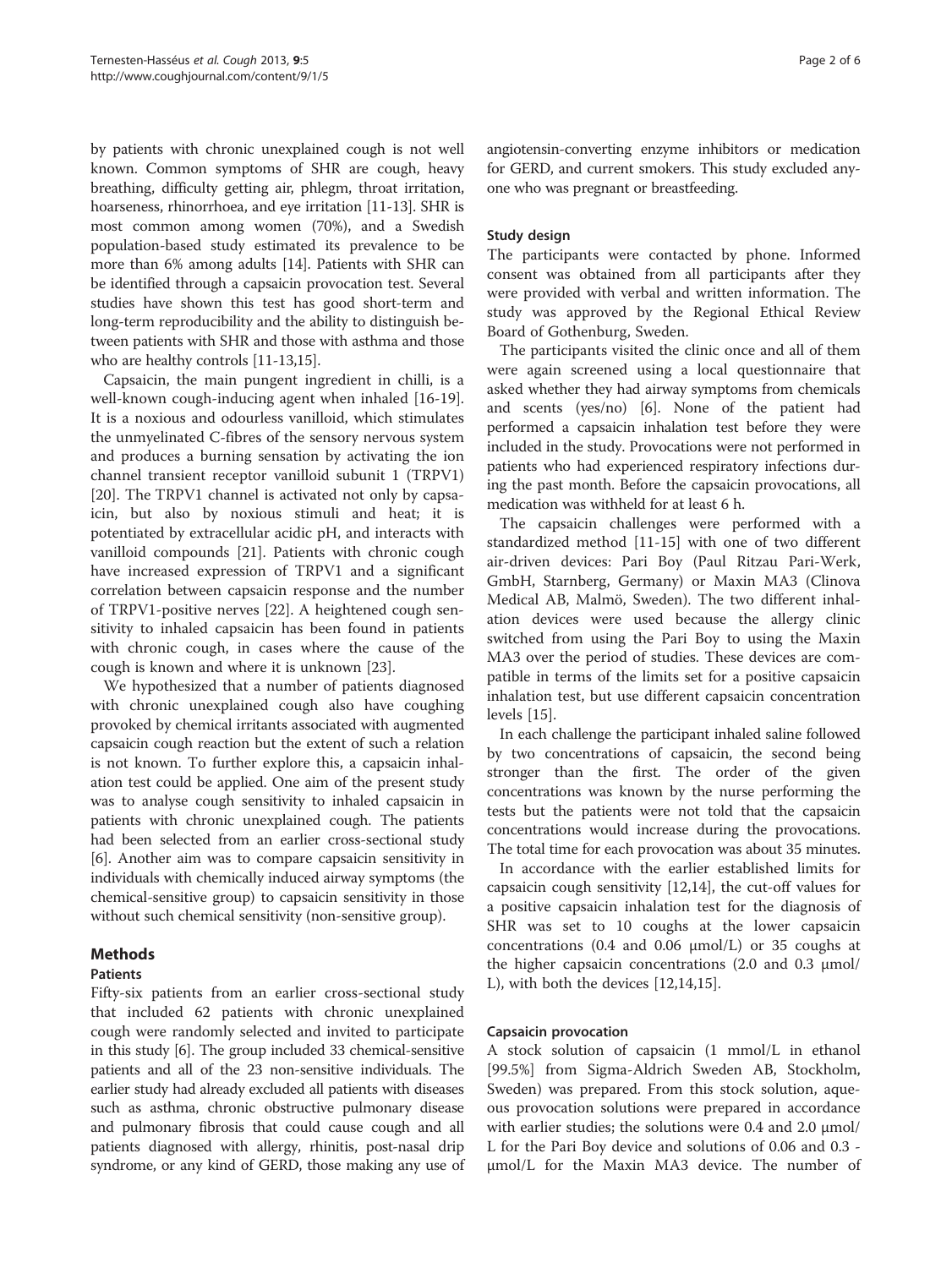coughs was counted manually for 10 min from the start of inhalation of each provocation solution [[13](#page-4-0),[15](#page-4-0)].

In the case of the Pari Boy device, the device was filled first with 1 mL of saline and then two capsaicin concentrations [[11](#page-4-0)-[13,15\]](#page-4-0). The participants were instructed to inhale with tidal volume breathing without a nose-clip, to completion or for a maximum of 6 min, following by a 4 min rest.

The Maxin MA3 device was filled first with 2 mL saline and then the two capsaicin concentrations. The device nebulizes continually, and provides a fixed constant flow of 0.25 mL/min. The participants were instructed to inhale with tidal volume breathing without a noseclip for 4 min, followed by 6 min rest, consequently they inhaled a total of 1 mL provocation solution [\[15](#page-4-0)].

Before and after the capsaicin provocation, the participants evaluated their symptoms on a scale of 0–3 (0, no symptoms; 1, mild symptoms; 2, moderate symptoms; and 3, severe symptoms). Eight symptoms were analysed: heavy breathing, difficulty getting air, chest pressure, phlegm, throat irritation, hoarseness, rhinorrhoea, and eye irritation [\[11,24,25\]](#page-4-0).

Forced expiratory volume during 1 s  $(FEV_1)$  was measured before and after each capsaicin provocation (Vitalograph, Buckingham, UK), and the highest of two values was recorded.

### Statistical methods

All data were analysed using version 17 of the SPSS software package (SPSS, Inc., Chicago, IL, USA). Data are presented as mean values with standard deviation (SD) and median values. Results were considered significant at a  $p$  value of < 0.05. The Mann–Whitney  $U$ -test was used for non-paired data, and the Wilcoxon signed-rank test for paired data.

In accordance with dose-response relationships seen in earlier studies, missing data for participants whose provocation was halted due to excess coughing were filled in by doubling the number of coughs evoked by the lower capsaicin concentrations to represent the cough response to the higher capsaicin concentrations [[11,13,15\]](#page-4-0).

# Results

Of the 56 patients invited to participate, 17 were excluded due to recovery from their coughing: 2 were in the chemical-sensitive group  $(n = 33)$  and 11 were in the non-sensitive group ( $n = 23$ ). In the non-sensitive group, 3 others were excluded because of difficulty in taking time away from work, and 1 because of azithromycin treatment for airway symptoms. All of the chemicalsensitive patients reported persistent sensitivity and one of the previously non-sensitive patients reported

symptoms from chemicals and scents and was reassigned to the chemical-sensitive group.

The final analyses was done on the data from 39 patients, 32 (mean age 54.7 [10.8]) in the chemicalsensitive group (21 women and 11 men), and 7 (mean age 49.4 [19.5]) in the non-sensitive group (4 women and 3 men). The demographic data of the study group are shown in Table 1. All patients except for two had had a negative methacholine inhalation test within the last five years, in accordance with international guidelines [\[26,27\]](#page-5-0). Of the 39 patients, 5 regularly used inhaled corticosteroids, 4 inhaled  $\beta_2$ -agonists, 1 inhaled anticholinergic, and 8 used morphine derivate syrup.

#### Capsaicin provocation

Nine patients in the chemical-sensitive group had undergone the capsaicin inhalation test four years earlier with the Pari Boy device [[11-13,15](#page-4-0)], and that data were used in this study. The remaining 30 patients (23 from the chemical-sensitive group, and 7 from the non-sensitive group) were tested using the Maxin MA3 device [[15\]](#page-4-0).

All 39 patients tried to inhale the lower concentrations of capsaicin (0.4 and 0.06 μmol/L for the Pari Boy device and the Maxin MA3 device respectively); 5 patients in the chemical-sensitive group discontinued the provocation because of having more than 35 coughs. All patients in the non-sensitive group inhaled both the low and the high capsaicin concentrations. The chemical-sensitive group coughed significantly more than the non-sensitive group on the lower concentrations of capsaicin ( $p <$ 0.05). In the chemical-sensitive group, the median number of coughs was 13 for the lower concentrations (0.4 or 0.06 μmol/L) and 37.5 for the higher concentrations (2.0 or 0.3 μmol/L). The corresponding values for the non-sensitive group were 5 and 15, respectively. The results of the capsaicin provocations are presented in Figure [1](#page-3-0).

Twenty two (69%) of the patients in the chemicalsensitive group had a positive capsaicin inhalation test, and met the diagnostic criteria for SHR [\[12,14](#page-4-0)]. In the

|       | Table 1 Demographic data for 39 patients with chronic |  |  |  |
|-------|-------------------------------------------------------|--|--|--|
| cough |                                                       |  |  |  |

| <b>Characteristics</b>               | Patients ( $n = 39$ ) |
|--------------------------------------|-----------------------|
| Sex, female/male (n)                 | 25/14                 |
| Chemical-sensitive/non-sensitive (n) | 32/7                  |
| Age, years                           | 53.8 (12.6)           |
| Duration of cough symptoms, years    | 9.4(6.2)              |
| Smoking status (n)                   |                       |
| Never/previous                       | 24/15                 |

Data are presented as mean and standard deviation (SD) for age and duration of cough symptoms, and otherwise as number (n).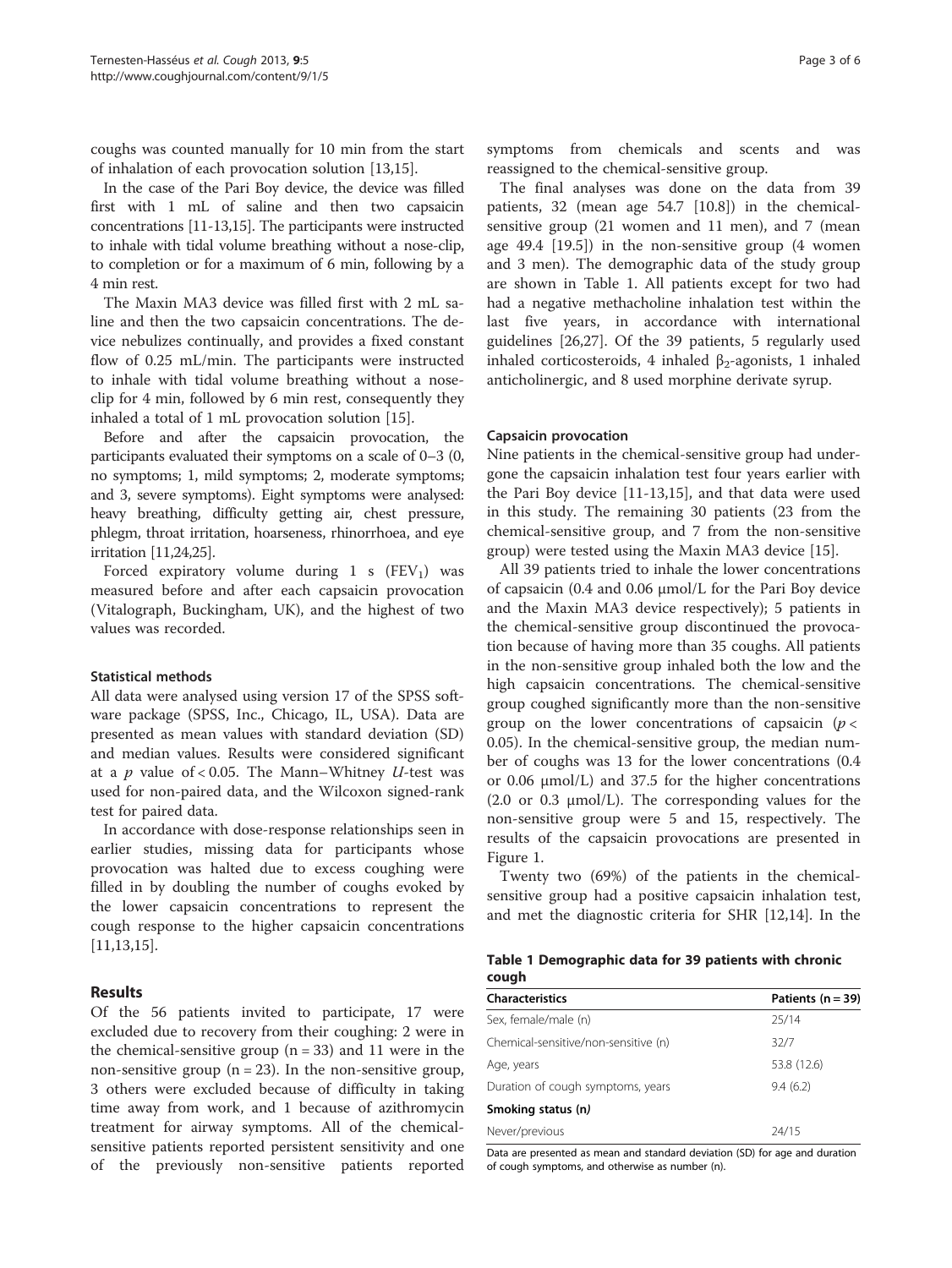<span id="page-3-0"></span>

non-sensitive group, 3 of 7 patients (43%) had a positive capsaicin inhalation test.

Women coughed significantly more than men on inhaling the higher concentrations of capsaicin ( $p < 0.05$ ). For women the median number of coughs was 10 at the lower concentrations of capsaicin and 55 at the higher concentrations. The corresponding values for men were 6.5 and 23.5 respectively.

The capsaicin provocation also induced significantly greater symptoms in the chemical-sensitive group for heavy breathing ( $p < 0.001$ ), difficulty getting air ( $p <$ 0.01), chest pressure ( $p < 0.05$ ), phlegm ( $p < 0.05$ ), throat irritation ( $p < 0.01$ ), hoarseness ( $p < 0.01$ ), rhinorrhoea ( $p$  $(0.001)$ , and eye irritation ( $p < 0.05$ ). In the nonsensitive group, the capsaicin provocation induced significantly more ( $p < 0.05$ ) throat irritation.

The basic mean  $FEV_1$  was 102.4% (18.4) of predicted value in the chemical-sensitive group and 103.8% (14.9) of predicted value in the non-sensitive group  $(ns)$ , and did not change after any capsaicin provocation.

# **Discussion**

The main finding of this study was that environmental irritants are often triggering factors in chronic unexplained cough and cough sensitivity to inhaled capsaicin was higher in chemical-sensitive patients than in nonsensitive patients. We also found that 22 (69%) of the patients in the chemical-sensitive group had a positive capsaicin inhalation test, and met the diagnostic criteria for SHR [\[12,14](#page-4-0)]. In the non-sensitive group, only 3 of 7 patients (43%) had a positive capsaicin inhalation test. Further, in comparison to previous studies the results indicate higher capsaicin sensitivity in the non-sensitive group than in earlier tested healthy controls [\[28,29](#page-5-0)], but

the present non-sensitive group is too small to draw any major conclusions. The study included twice as many women as men, and the study results are in accordance with previous reports of women being over-represented in cough clinics [\[9](#page-4-0)] and being more sensitive to inhaled capsaicin [[30,31\]](#page-5-0).

A total of 13 patients had been excluded from participating because they had recovered from their cough. Eleven belonged to the non-sensitive group, constituting 48% of the non-sensitive individuals. This indicates a possibility of recognising a group of cough patients who have symptoms induced by environmental irritants and who are at risk of having the problems last for several years. However, although increasing evidence suggests environmental irritants are important factors in chronic cough [\[10](#page-4-0)[,32](#page-5-0)-[34\]](#page-5-0), larger groups of patients need to be studied to find out whether chemical sensitivity is essential for long-lasting symptoms to occur.

The use of two devices, the Pari Boy and Maxin MA3 could be perceived as a limitation. However, an earlier study showed that the Pari Boy and the Maxin MA3 device, which we used in the present study, can be used interchangeably to estimate levels of neural sensory reactivity, and there was good agreement between the cough results of capsaicin with the two devices [\[15](#page-4-0)]. Each provocation method had also a good ability to distinguish patients with SHR from healthy controls, although the Maxin MA3 device showed even higher degree of discriminative ability between patients with SHR and healthy control [\[11,15](#page-4-0)].

The capsaicin inhalation test is non-specific because of the huge variation in capsaicin cough sensitivity among healthy individuals and in the different conditions affecting the airways [[18](#page-4-0),[35](#page-5-0)]. The patients in the present study were carefully examined and other causes of cough were excluded. To avoid bias, international guidelines recommend capsaicin concentrations be given randomly, and that saline be randomly interspersed between incremental concentrations of capsaicin [[36\]](#page-5-0). Previous studies have, however, shown that the order in which capsaicin concentrations are given is of importance for the cough outcome of capsaicin provocations [[14,18\]](#page-4-0) and that in patients with SHR even inhalation of saline induced coughing [\[11](#page-4-0),[37\]](#page-5-0); these findings influenced our choice of method, with first saline and then low and high concentration of capsaicin being given. Furthermore the participants had not previously been tested with capsaicin and they were not told that the capsaicin concentrations would increase during the provocation. In our experience, the capsaicin inhalation test used herein with tidal breathing is a stable and reproducible method, and represents an objective test to measure sensory reactivity in the airways. The limits used for a positive capsaicin inhalation test were in accordance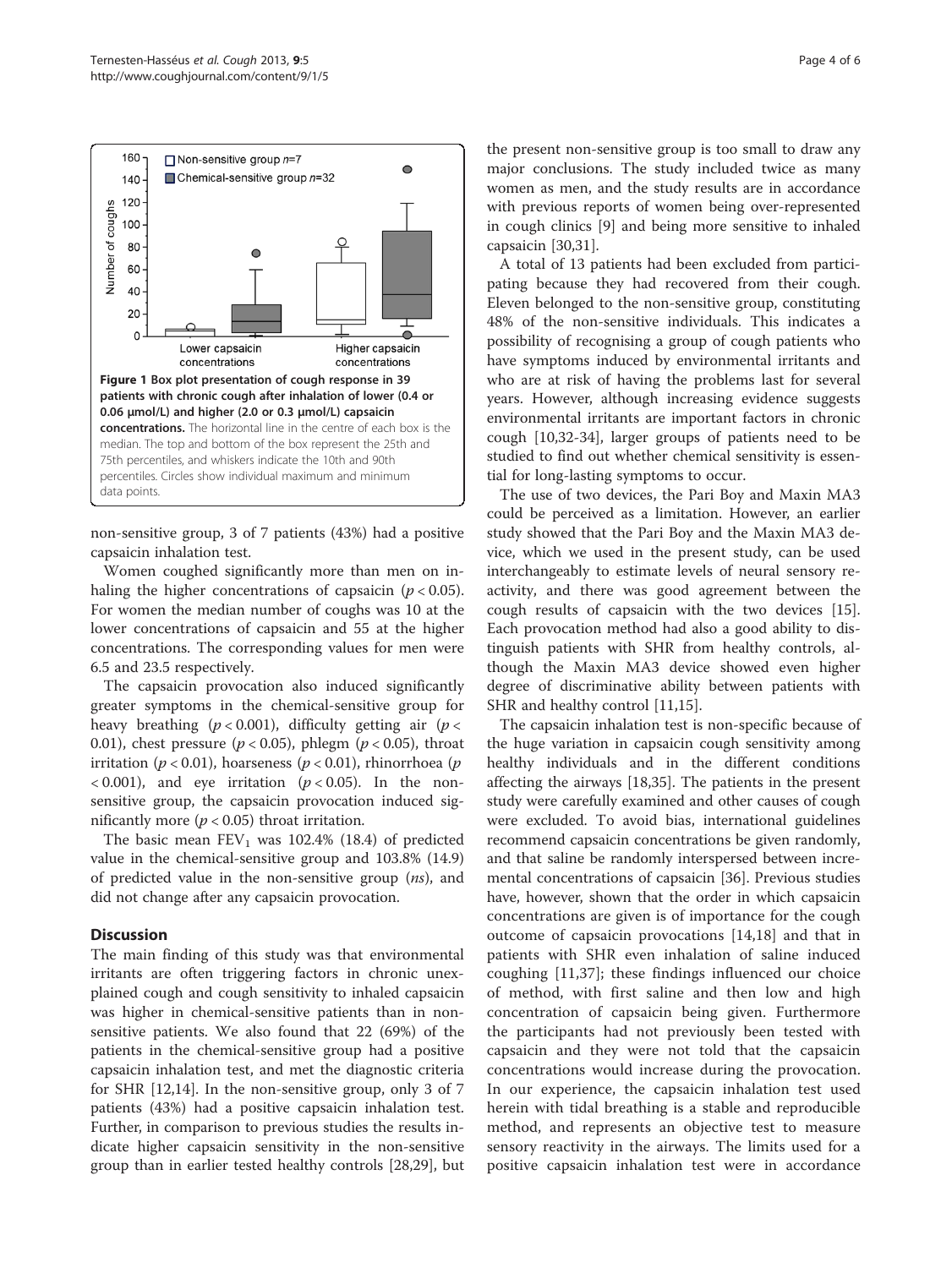<span id="page-4-0"></span>with those used previous studies in patients with SHR [12,14].

Researchers have sharply disagreed on the cause of chronic unexplained cough [\[38,39](#page-5-0)], which included postnasal drip syndrome [1] and GERD [[40,41\]](#page-5-0). During the last decade, however, a more common view seems to have developed [[42\]](#page-5-0) and the post-nasal drip syndrome is now often replaced with a more general description, 'upper airway cough syndrome' [[43](#page-5-0)]. The upper and lower airways are viewed as being closely related and complementing each other with regard to reflexes [[44-46](#page-5-0)]. This close connection is also evident in regard to chronic cough. The cough hypersensitivity syndrome is a new paradigm that accounts for unexplained cough and includes several groups of chronic cough patients, both those with symptoms that may indicate a reflux disease and those with a general hypersensitivity towards, for example, environmental irritants [\[32,33,47](#page-5-0)]. The current study demonstrates that an association exists between the upper airways and chronic cough, because many patients also had rhinitis symptoms after the capsaicin provocations. It also shows a general airway hypersensitivity linked to increased capsaicin cough sensitivity.

# **Conclusions**

Environmental irritants often trigger chronic unexplained cough. The current findings confirm that this sensitivity is related to enhanced capsaicin cough sensitivity and indicates more involvement of airway sensory nerves in the pathophysiology of the disease than in cough without evident trigger factors.

#### Abbreviations

FEV<sub>1</sub>: Forced expiratory volume during one second; GERD: Gastroesophageal reflux disease; Ns: Not significant; SD: Standard deviation; SHR: Sensory hyperreactivity; TRPV1: Transient receptor potential vanilloid type 1.

#### Competing interests

The authors declare that they have no competing interests.

#### Authors' contributions

All the authors participated in the design of the study. ETH coordinated and analysed the data and drafted the manuscript. EM analysed the data and drafted the manuscript. CL and SL helped to draft the manuscript. All authors have read and approved the final manuscript.

#### Acknowledgements

This study was supported by grants from the Regional Health Care Authority of West Sweden, the Asthma and Allergy Association's Research Foundation, and the Swedish Heart and Lung Foundation. We are thankful to Inger Winberg for help with the recordings, and Marianne Wallgren for help with the capsaicin preparations.

#### Author details

<sup>1</sup>Department of Allergology, Institution of Internal Medicine, the Sahlgrenska Academy at University of Gothenburg, Gothenburg, Sweden. <sup>2</sup>Department of Otorhinolaryngology, Central Hospital, Skövde, Sweden. <sup>3</sup>Department of Respiratory Medicine, Institution of Internal Medicine, the Sahlgrenska Academy at University of Gothenburg, Gothenburg, Sweden.

Received: 6 August 2012 Accepted: 18 February 2013 Published: 28 February 2013

#### References

- Irwin RS, Curley FJ, French CL: Chronic cough. The spectrum and frequency of causes, key components of the diagnostic evaluation, and outcome of specific therapy. Am Rev Respir Dis 1990, 141:640–647.
- McGarvey LP, Heaney LG, MacMahon J: A retrospective survey of diagnosis and management of patients presenting with chronic cough to a general chest clinic. Int J Clin Pract 1998, 52:158-161.
- 3. French CL, Irwin RS, Curley FJ, Krikorian CJ: Impact of chronic cough on quality of life. Arch Intern Med 1998, 158:1657–1661.
- 4. Everett CF, Kastelik JA, Thompson RH, Morice AH: Chronic persistent cough in the community: a questionnaire survey. Cough 2007, 3:5.
- 5. Young EC, Smith JA: Quality of life in patients with chronic cough. Ther Adv Respir Dis 2010, 4:49–55.
- 6. Ternesten-Hasseus E, Larsson S, Millqvist E: Symptoms induced by environmental irritants and health-related quality of life in patients with chronic cough - a cross-sectional study. Cough 2011, 7:6.
- 7. Morice AH, Fontana GA, Sovijarvi AR, Pistolesi M, Chung KF, Widdicombe J, O'Connell F, Geppetti P, Gronke L, De Jongste J, Belvisi M, Dicpinigaitis P, Fischer A, McGarvey L, Fokkens WJ, Kastelik J: The diagnosis and management of chronic cough. Eur Respir J 2004, 24:481-492.
- 8. Morice AH: Epidemiology of cough. Pulm Pharmacol Ther 2002, 15:253–259.
- 9. Haque RA, Usmani OS, Barnes PJ: Chronic idiopathic cough: a discrete clinical entity? Chest 2005, 127:1710–1713.
- 10. Vertigan AE, Gibson PG: Chronic refractory cough as a sensory neuropathy: evidence from a reinterpretation of cough triggers. J Voice 2011, 25:596–601.
- 11. Millqvist E, Bende M, Löwhagen O: Sensory hyperreactivity a possible mechanism underlying cough and asthma-like symptom. Allergy 1998, 53:1208–1212.
- 12. Johansson A, Lowhagen O, Millgvist E, Bende M: Capsaicin inhalation test for identification of sensory hyperreactivity. Respir Med 2002, 96:731–735.
- 13. Ternesten-Hasseus E, Lowhagen O, Millqvist E: Quality of life and capsaicin sensitivity in patients with airway symptoms induced by chemicals and scents: a longitudinal study. Environ Health Perspect 2007, 115:425–429.
- 14. Johansson A, Millqvist E, Nordin S, Bende M: Relationship between selfreported odor intolerance and sensitivity to inhaled capsaicin: proposed definition of airway sensory hyperreactivity and estimation of its prevalence. Chest 2006, 129:1623–1628.
- 15. Ternesten-Hasseus E, Larsson C, Bende M, Millqvist E: Capsaicin provocation using two different inhalation devices. Respir Med 2008, 102:1784–1790.
- 16. Fuller R, Dixon C, Barnes P: Bronchoconstrictor response to inhaled capsaicin in humans. J Appl Physiol 1985, 58:1080–1084.
- 17. Karlsson J-A, Sant'Ambrogio G, Widdicombe J: Afferent neural pathways in cough and reflex bronchoconstriction. J Appl Physiol 1988, 65:1007–1023.
- 18. Midgren B, Hansson L, Karlsson J-A, Simonsson BG, Persson CGA: Capsaicininduced cough in humans. Am Rev Respir Dis 1992, 146:347–351.
- 19. Dicpinigaitis PV, Alva RV: Safety of capsaicin cough challenge testing. Chest 2005, 128:196–202.
- 20. Caterina M, Schumacher M, Tominaga M, Rosen T, Levine J, Julius D: The capsaicin receptor: a heat-activated ion channel in the pain pathway. Nature 1997, 389:816–823.
- 21. Caterina MJ, Julius D: Sense and specificity: a molecular identity for nociceptors. Curr Opin Neurobiol 1999, 9:525–530.
- 22. Groneberg DA, Niimi A, Dinh QT, Cosio B, Hew M, Fischer A, Chung KF: Increased expression of transient receptor potential vanilloid-1 in airway nerves of chronic cough. Am J Respir Crit Care Med 2004, 170:1276–1280.
- 23. O'Connell F, Thomas VE, Pride NB, Fuller RW: Capsaicin cough sensitivity decreases with successful treatment of chronic cough. Am J Respir Crit Care Med 1994, 150:374–380.
- 24. Ternesten-Hasseus E, Farbrot A, Lowhagen O, Millqvist E: Sensitivity to methacholine and capsaicin in patients with unclear respiratory symptoms. Allergy 2002, 57:501–507.
- Ternesten-Hasseus E, Johansson K, Lowhagen O, Millqvist E: Inhalation method determines outcome of capsaicin inhalation in patients with chronic cough due to sensory hyperreactivity. Pulm Pharmacol Ther 2006, 19:172–178.